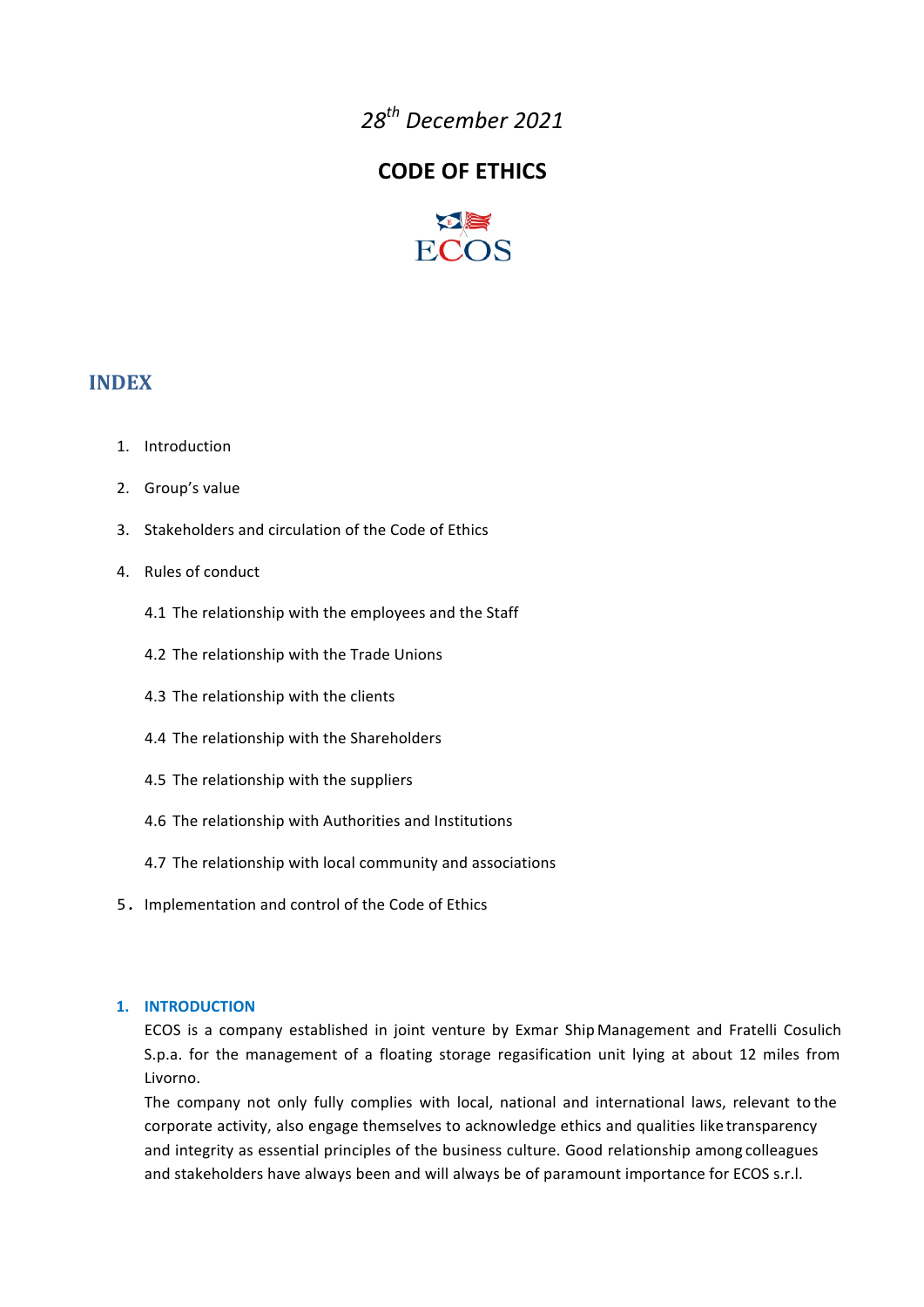The,Code of Ethics is a set of values and principles aimed to inspire ECOS s.r.l. activities and rule the conduct of the employees and whatever individual with whom the company keeps in contact when its activities are carried out.

#### **2. GROUP'S VALUES**

**Respect for people**: ECOS s.r.l. protect the physical and moral integrity of his staff, the working conditions respecting individual dignity, the rules of conduct, the good breeding and safe and healthy working environment. Furthermore, ECOS s.r.l. act in order to avoid threat, mobbing or stalking events.

**Integrity**: ECOS s.r.l. engage themselves to maintain fair relationship with all stakeholders and, in particular, aim to promote transparent actions aimed to the long-term mutual confidence.

**Transparency**: ECOS s.r.l. engage themselves to carry out their activity through the disclosure of correct and complete information and they promote, in the relationship with all stakeholders, a transparent behavior.

Good standing conduct in case of conflicts of interest: ECOS s.r.l. wishes to avoid real or potential conflicts between personal and corporate interests.

Responsibility against the local community: ECOS s.r.l., considering the social and environmental impact of their activities, aims to a conscientious behavior towards the community meant as the reference community of the corporate activity.

**Information confidentiality**: the technological innovation of ECOS s.r.l. is one of the main competitive advantages of the company, therefore all stakeholders must respect the confidentiality of the company's information.

**Environmental protection**: ECOS s.r.l. activities have an important environmental impact, for this reason the company engages itself to carry out procedures protecting the environment by integrating the laws, when possible, with the aim of always improving the performances in the environmental field.

### **3. STAKEHOLDERS AND AWARENESS GUIDELINES OF THE CODE OF ETHICS**

The target audience of the Code of Ethics of ECOS s.r.l. is represented by all stakeholders – we mean organizations or persons having interest in the company's activity and who can influence its trend and/or being influenced by the plans of action and the policies of the Company.

The stakeholders of ECOS s.r.l. can be identified through the following categories:

**Employees and consultants**: these are the people working for ECOS s.r.l. and are permanently employes both in the offices and on board.

Trade Unions: they represent the workers and they are entitled to discuss about problems related to the implementation and management of rules.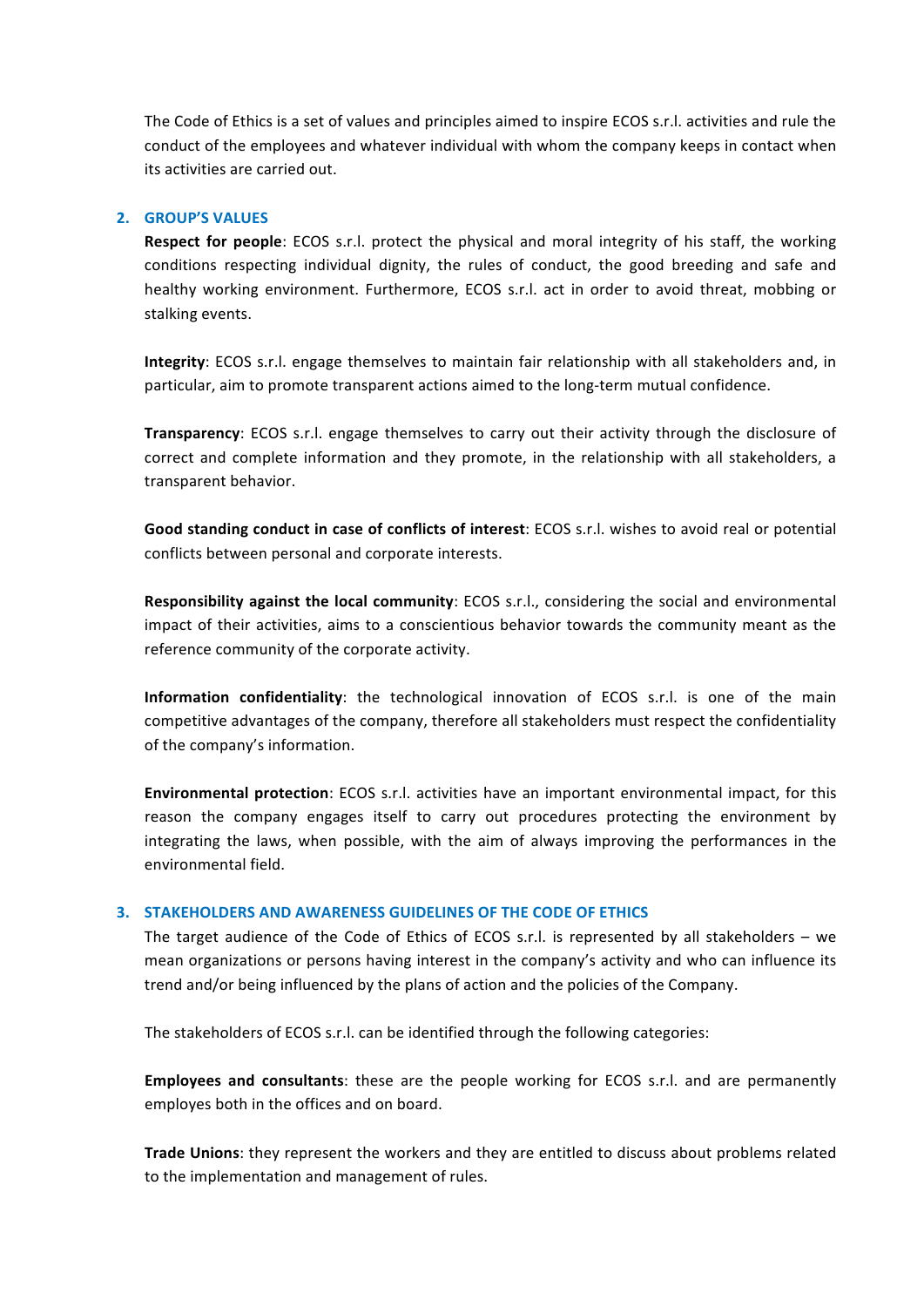**Clients:** mainly OLT Offshore LNG Toscana and the companies owing LNG transport and storage units.

**Shareholders**: they are Exmar Shipmanagement and Fratelli Cosulich S.p.a. appointing their own representatives within the Board of Directors of ECOS s.r.l.

**Suppliers**: they are the companies supplying goods and services, co-operating with ECOS s.r.l. for the achievement of the corporate targets.

**Bodies and Institutions**: they are institutions operating in the national interest, on local, national, and international basis and which can influence the decision-making process of ECOS s.r.l.

**Local Community and associations**: they are citizens and communities who will bring their social, and environmental concern to the attention of ECOS s.r.l.

ECOS s.r.l. take care of the distribution of this Code of Ethics and in posting it on the corporate web site. Furthermore they engage themselves to share it with employees and consultants who sign the document at the time of employment or at the time of drawing up of the consultancy contract.

#### **4. RULES OF CONDUCT**

In this section of the Code of Ethics the rules of conduct that ECOS s.r.l. is committed to maintain in relation with all stakeholders involved and on the base of the Groups values shown at chapter 2, are indicated.

#### **4.1 Relationship with employees and staff**

Employees and staff of ECOS s.r.l. respectfully and transparently share the corporate life in order to maintain an internal corporate culture based on loyalty, confidence and support.

ECOS s.r.l. is committed to acknowledge everybody's innovative ideas; the teamwork must be supported, success and possible failures will have to be shared. Directors of ECOS s.r.l. will have to, take, into, account, the, strong, points, the, job, descriptions, and other, professional, criteria, as, the basis for decisions like employments, trainings, remunerations or salaries and promotions.

No employee can be discriminated against age, race, gender, religion, sexual orientation, disability, nationality, family and social background, cultural and social environment and political opinion. Every employee has the right to be respected and treated with dignity; every conduct or action aimed to damage this right  $-$  and in particular every, kind of sexual harassment or abuse of power  $-$  is not acceptable.

ECOS is committed to maintain high standards in order to protect the health and the safety of employees and staff through training initiatives and awareness.

ECOS grants the respect of data processing and confidentiality obligations of all employees.: only the data needed for an effective management of ECOS s.r.l. will be acquired and will be safeguarded by the company. These personal information will be made available only to authorized, people, and, never, to, others, not, belonging, to, ECOS, s.r.l.,, if, not, obliged, by, Law, or, authorized by the employee.

The employees and the staff are requested to give complete, transparent, understandable and accurate information, in order to allow stakeholders to take autonomous decisions, due consideration, being, given, to, the, interests, involved, the, alternatives, and, the, significant consequences.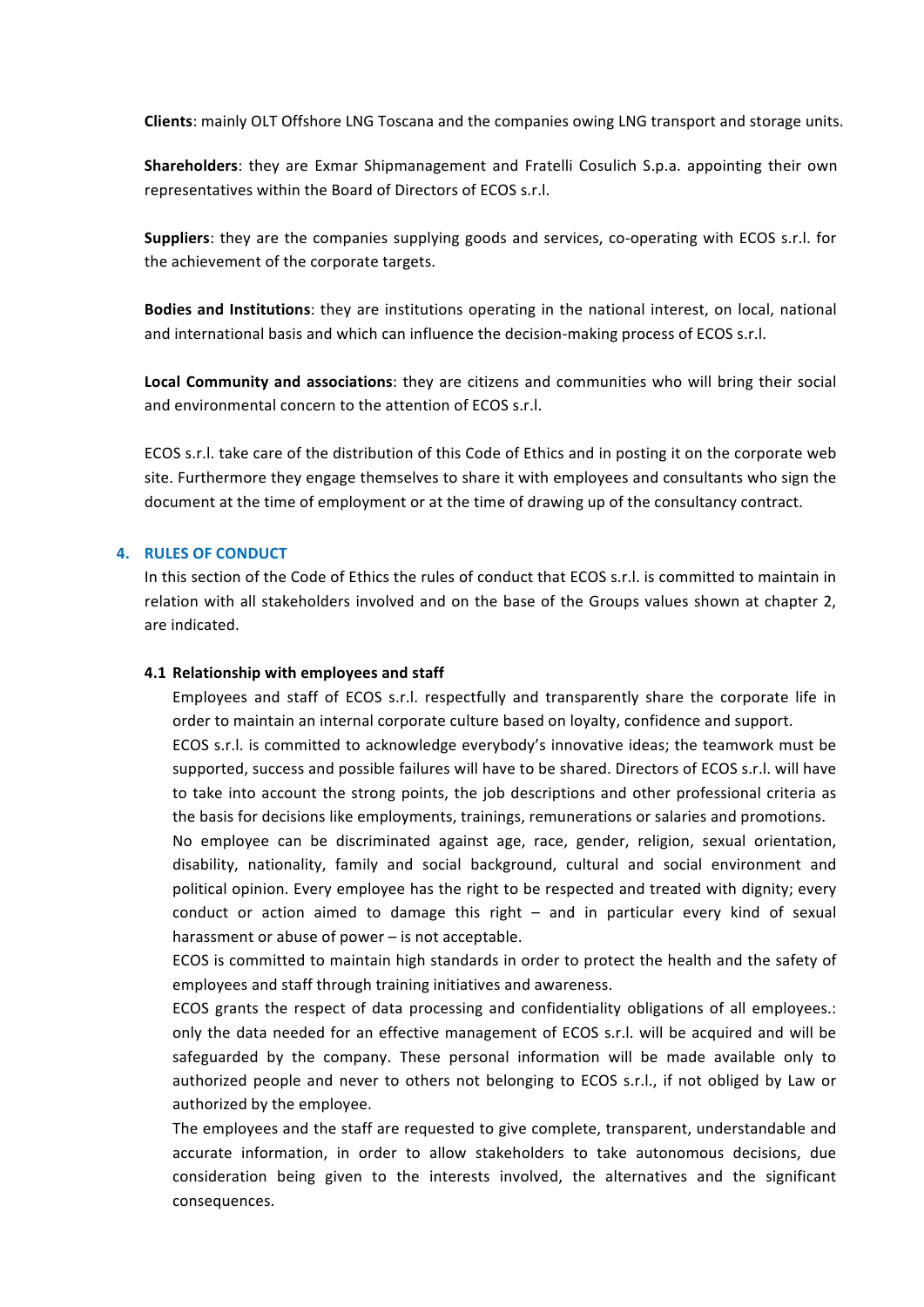A, conflict, of interests appears, when, whatever, activity, interferes, or, influences, an, impartial, judgment of the employee or consultant: ECOS s.r.l. engage themselves to avoid conflict' situations, actual or potential, between personal interests of employees and staff and those of ECOS s.r.l. If there will be a conflict situation it is necessary that ECOS Management is made aware, of, it., Furthermore, other, labor, relations, are, not, allowed, if, in, contrast, with, ECOS, s.r.l., interests, in particular the participation to Board of Directors or similar bodies is not allowed if involving a conflict of interests.

The use of intellectual property in business for personal profit is not allowed.

Employees and Staff of ECOS s.r.l. cannot accept money or other favors - if not of modest extent and infrequent – which could affect the honesty and impartiality of the individual.

#### **4.2 Relationship with Trade Unions**

ECOS s.r.l. is committed to grant a transparent and continuing communication with Trade Unions representing the interests of the employees.

#### **4.3 Relationship with Clients**

ECOS s.r.l. considers a clear, complete and transparent communication of primary importance. By this way clients are allowed to implement choices aimed to the satisfaction of their own targets. ECOS s.r.l. strongly committed to supply a quality service characterized by the highest safety standards even beyond the current legislation.

ECOS s.r.l. protects the maximum fairness and transparency both in the commercial practice and in the implementation of service contracts with theit clients.

#### **4.4 Relationship with Shareholders**

The Board of Directors of ECOS s.r.l. provides clear, complete and transparent information to the shareholders allowing them to make consistent choices both for strategic decisions and investment opportunities and the appointment of the Directors, the internal auditors and the independent auditors.

#### **4.5 Relationship with Suppliers**

The selection of suppliers of ECOS s.r.l. is made, if possible, through an open call for tenders and according to the logic of transparency and integrity aiming to the environmental safeguard, maximum attention to the health and the safety of all subjects involved.

The suppliers are committed to deal with ECOS s.r.l. within the maximum honesty, above all in the management and the conclusion of the contracts, avoiding conflicts of interest, also potential.

The suppliers will have to refrain from offering presents and benefits, if not modest and infrequent, to directors, employees and consultants of ECOS s.r.l. with the intention of influencing their choices or decisions.

Furthermore the suppliers must respect the confidentiality of information relevant the activity of ECOS s.r.l. in order not to damage the interests of the company.

#### **4.6 Relationship with Authorities and Institutions**

ECOS s.r.l. actively and fully cooperate with Authorities and Institutions. The employees and the external staff related to ECOS s.r.l., must keep adequate, clear and easily traced relationship with the Public Administration.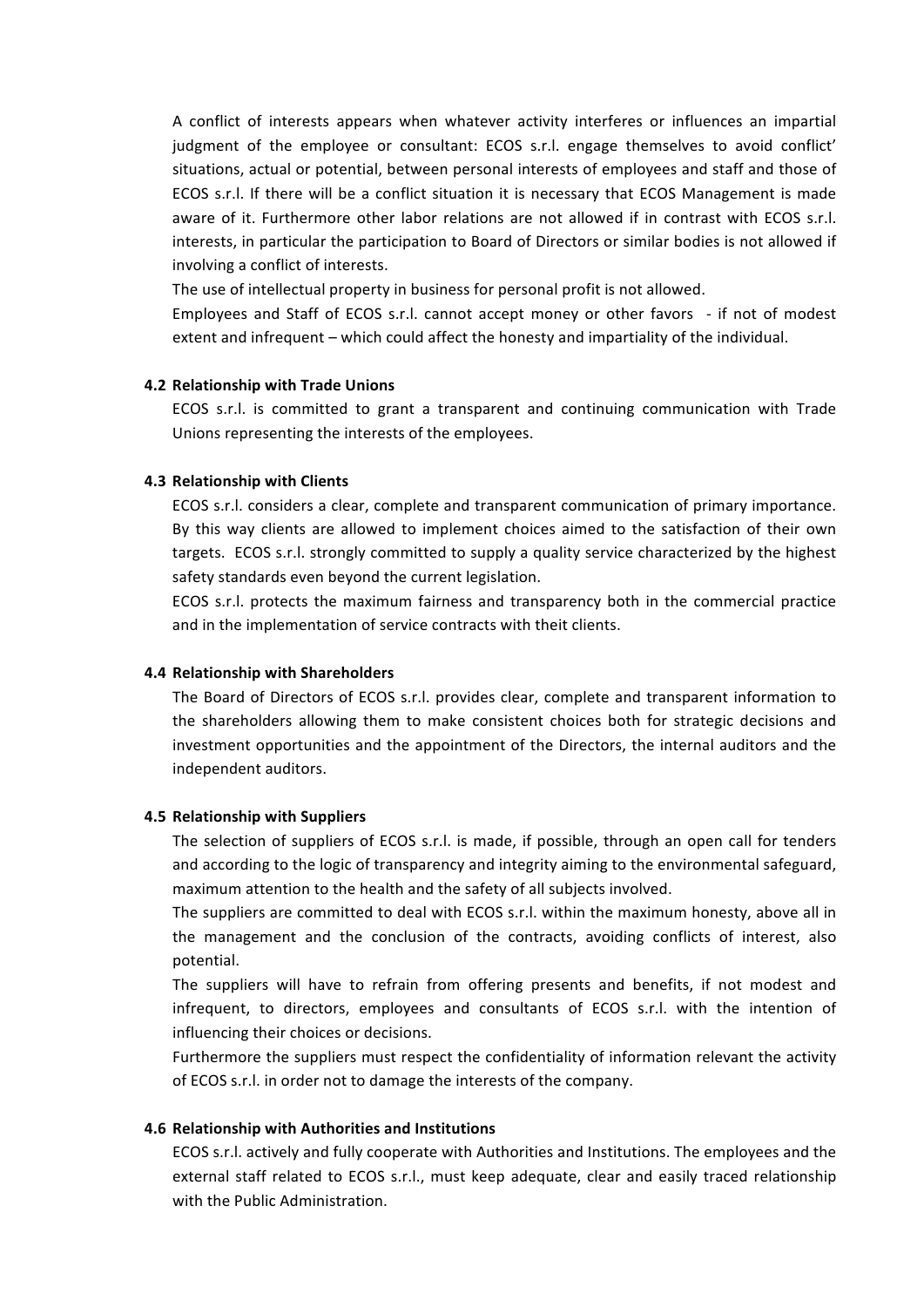Of particular importance is the relationship with Local Institutions as ECOS s.r.l. is committed to cooperating for an optimal management of the on-site operating activities and with the aim of protecting the environment and respecting the community.

#### **4.7** Relationship with local community and Associations

ECOS s.r.l. is committed to actively contribute to the promotion of the quality of life, to the socio-economic development of the territory and of upstream and downstream activities. ECOS s.r.l. deem the dialogue with local communities and associations needed for a sustainable development of the activity. In particular ECOS s.r.l. is committed to maintain an open channel of communication with the associations representing the interests of stakeholders and the aim is, to, cooperate, in, respect, of the mutual interests and to prevent possible situations of conflict. The relationship with the associations and the relevant communities is based on the quick, clear and transparent information exchange.

ECOS s.r.l. will not bestow any contribution or make remittances directly or indirectly to political parties or Associations.

The company is committed to cooperating with bodies and institutions for the maintenance of safety of the community.

ECOS s.r.l. is proactive for the use of state of the art technologies for the reduction of pollution and cooperate with scientific institutions for finding innovative solutions for the environmental protection.

#### **5. IMPLEMENTATION AND CONTROL OF THE CODE OF ETHICS**

5.1 Through their Code of Ethics, ECOS s.r.l. has sought to stress the point of their acceptance of the highest ethical standards in which they believe and they recognize into.

The,compliance with the rules of the Code of Ethics must be considered an essential part of the duties falling on the corporate bodies and the personnel of the Company, as well as essential part of commitments taken by stakeholders.

The breach of the rules of the Code of Ethics will involve the implementation of the sanctions foreseen by the disciplinary code and/or – as far as stakeholders are concerned – by the clauses included in the contracts.

As far as Directors and Auditors are concerned, various typologies of sanctions are foreseen. They go, from, the,letter, of warning, to the formal notice to respect the Code, to the revocation of the appointment.

As far as senior management is concerned, different types of sanction can be applied, starting from the letter of warning to the penalty and to the termination of employment.

As far as employees are concerned, different types of sanction cam be applied starting from the verbal reprimand to the written warning, to the suspension from service or from remuneration and to the termination of employment.

Finally, if the stakeholders, required to respect the Form and the Code of Ethic, in compliance with clauses included in the relevant contracts, do not respect the rules indicated in the Form and in the Code of Ethics, sanctions will be applied. The sanctions go from, in increasing order of severity, the written warning to the application of a penalty or to the termination of the contract.